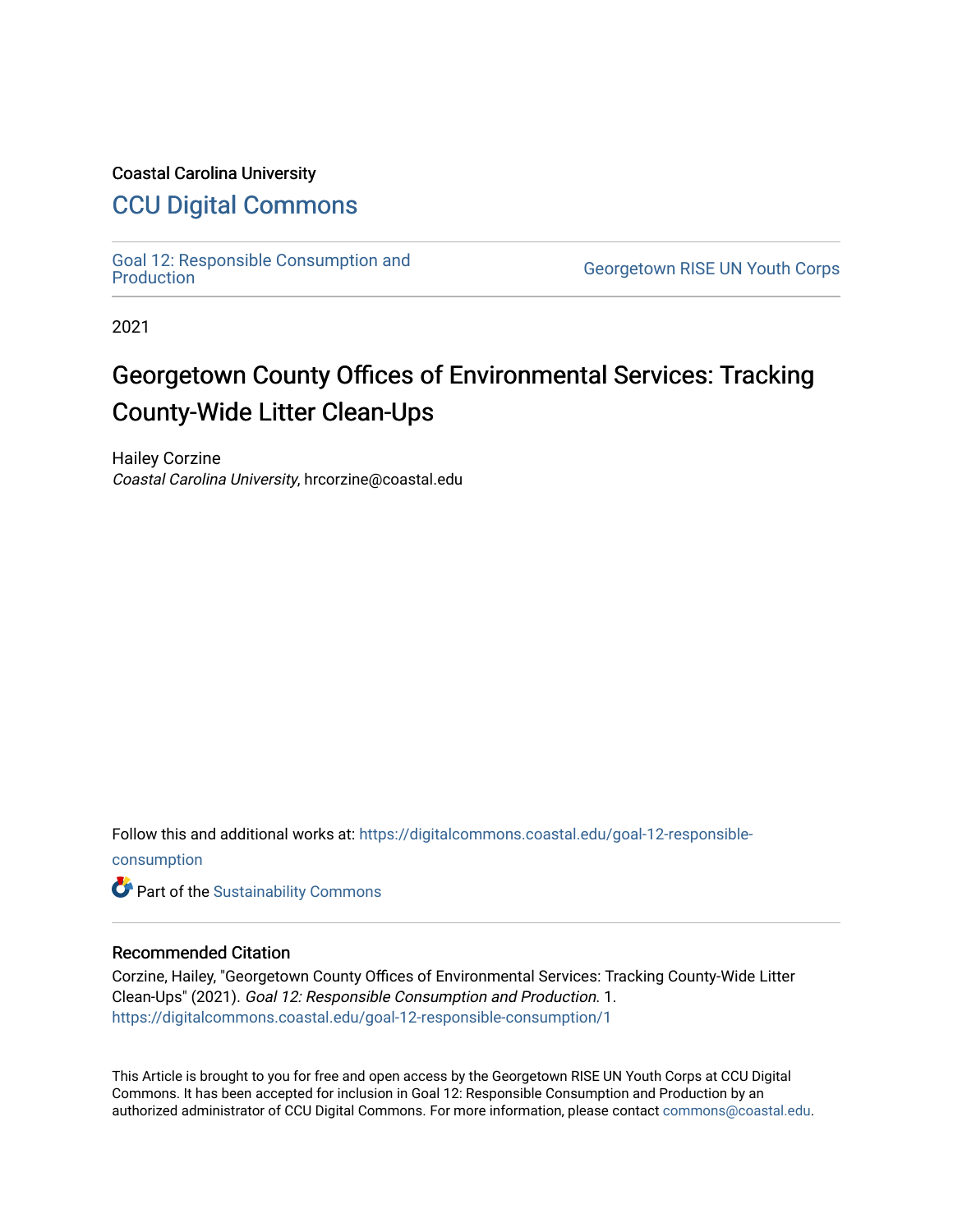# Georgetown County Offices of Environmental Services

*Tracking County-Wide Litter Clean-Ups*

United Nations Youth Corps Internship

*Prepared by:* 

Hallie Corzine

August 2021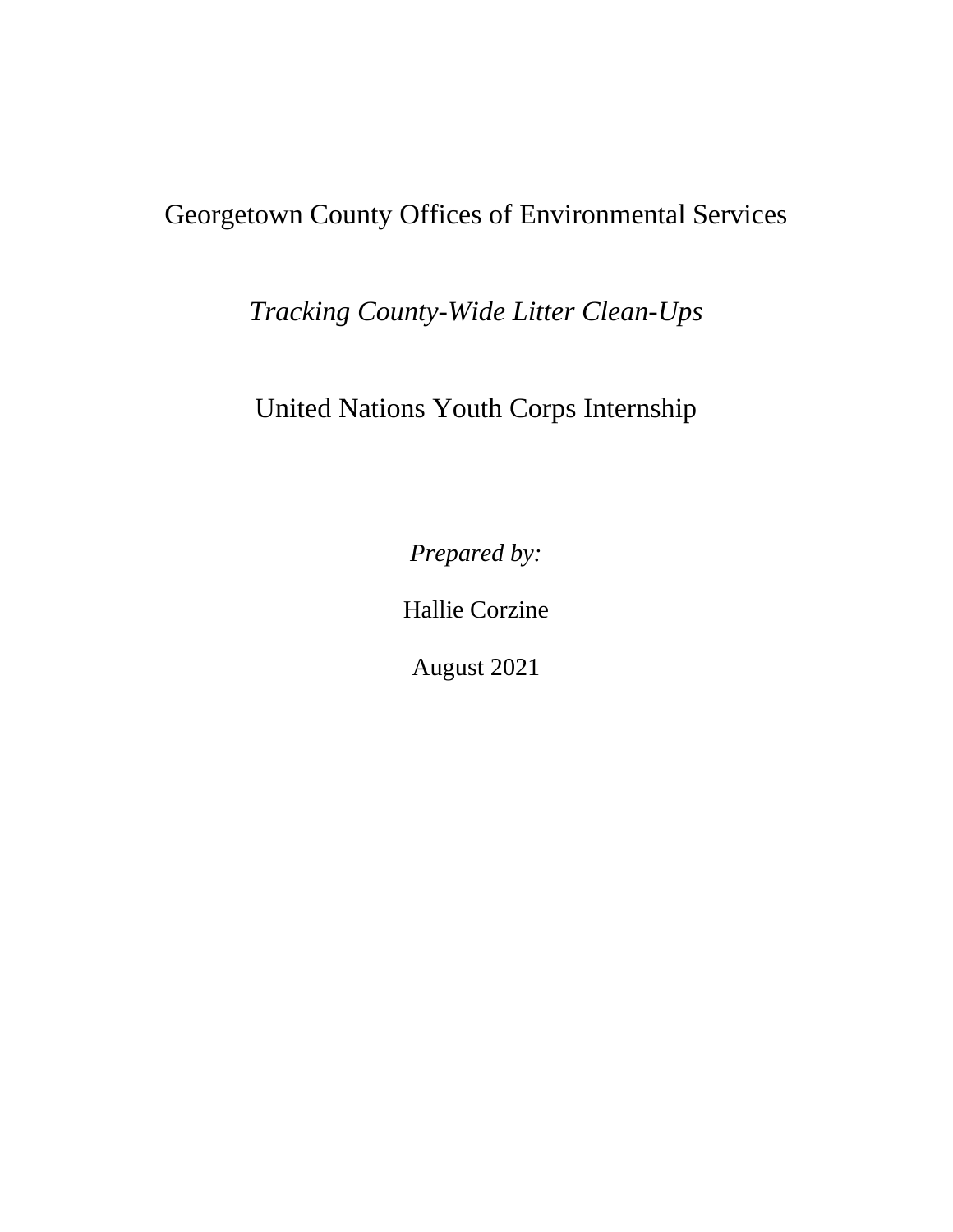## *1.1 Introduction*

Holding geographical elegancy and historical claim, Georgetown County gives hue to the ideology of southern charm. Georgetown County is also significant for being the 3rd largest water basin on the east coast. Being home to the great Winyah Bay, which is fed by five freshwater rivers, Georgetown County holds a special geographic exclusivity that offers both outstanding beauty and historical developmental value. As one of the largest freshwater input basins, Winyah Bay has brought and continues to bring much economic development to the Georgetown County area.



**Figure 1:** Figure 1 represents a map of Georgetown County showing the five neighboring counties as well as Winyah Bay and the five rivers that flow into it. Found from

https://www.mapsofworld.com/usa/states/south-carolina/counties/georgetown-county-map.html

As this current era continues to expedite in growth and development, the need for sustainable practices grows intensely. These sustainable practices pave the way to protect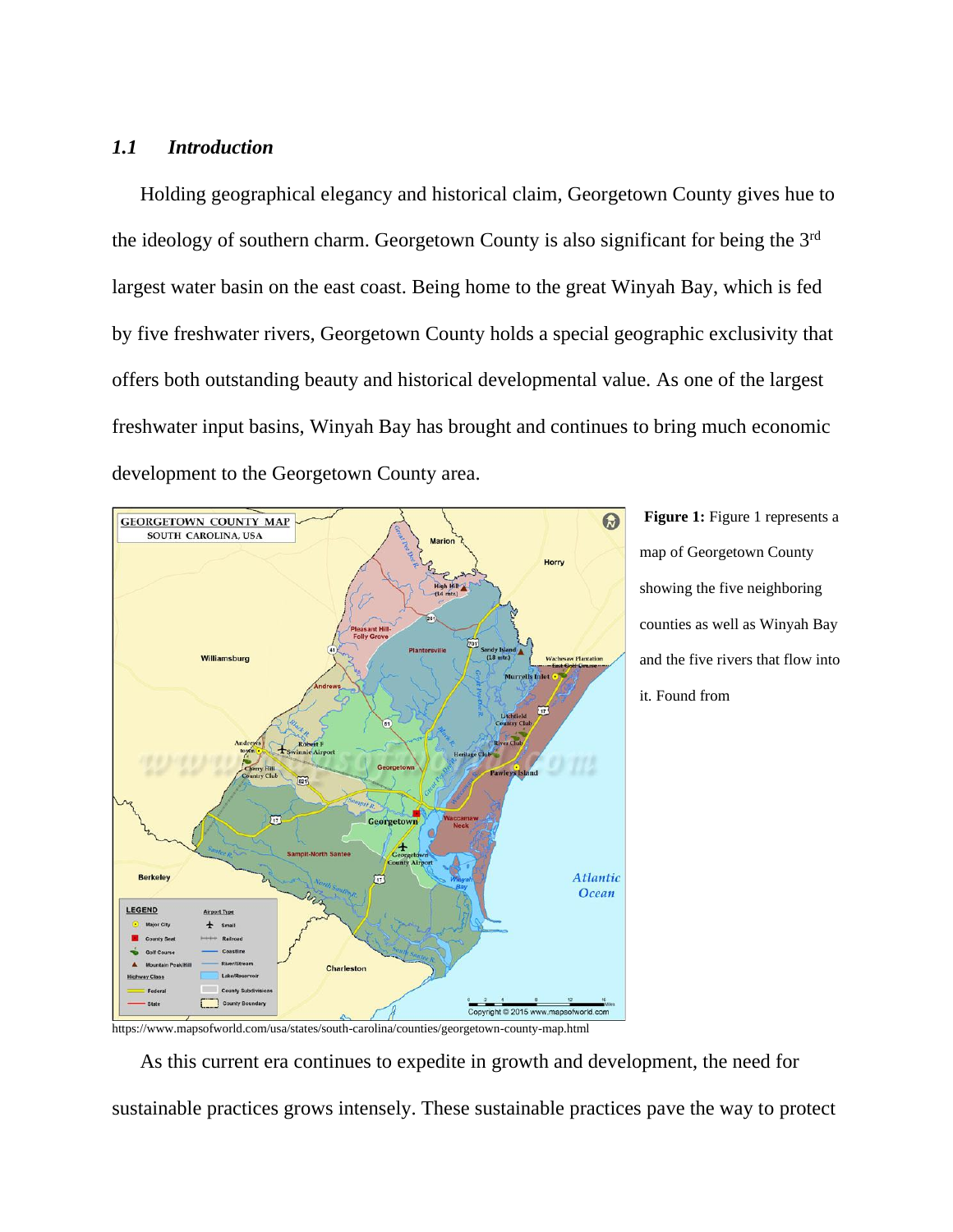national treasures such as Winyah Bay for current and future generations. A keyway of upholding this exclusivity is through the implementation of sustainable waste management. The United Nations Sustainability Goal number 12 expresses the importance of worldwide sustainable and responsible waste management and provides baseline goals to follow. By working with Georgetown County's Offices of Environmental Services during Summer 2021, I was able to work alongside waste management experts in order to demonstrate the direct correlation between everyday litter and a polluted planet. Numerous litter clean-ups were executed around the county to establish a basis for areal data analysis. A litter heat-map was created by previous interns Dean Wrobel and Shane Doone to assess the concentration of litter around the county. By using this heat map, litter clean-ups can be performed, and areas can be re-evaluated to keep hot spot areas clean.

Due to the vast majority of river systems flowing into the Atlantic in Georgetown County, litter collection and sustainable waste management is extremely dire to ensuring these systems remain as clean as possible. The importance of healthy waterways is economically crucial to many businesses in Georgetown County including commercial fishing companies, restaurants, grocery stores, beach development companies, and many more. Because of a large attraction to Georgetown County beaches, the cleanliness and lack of litter is crucial to upholding the economic attraction. Keeping stormwater runoff and drainage areas free of debris prevents the transport of litter into the river systems and therefore our corner of the Atlantic Ocean. This is why community litter collection is so important and vital for Georgetown's economy and environmental health. The litter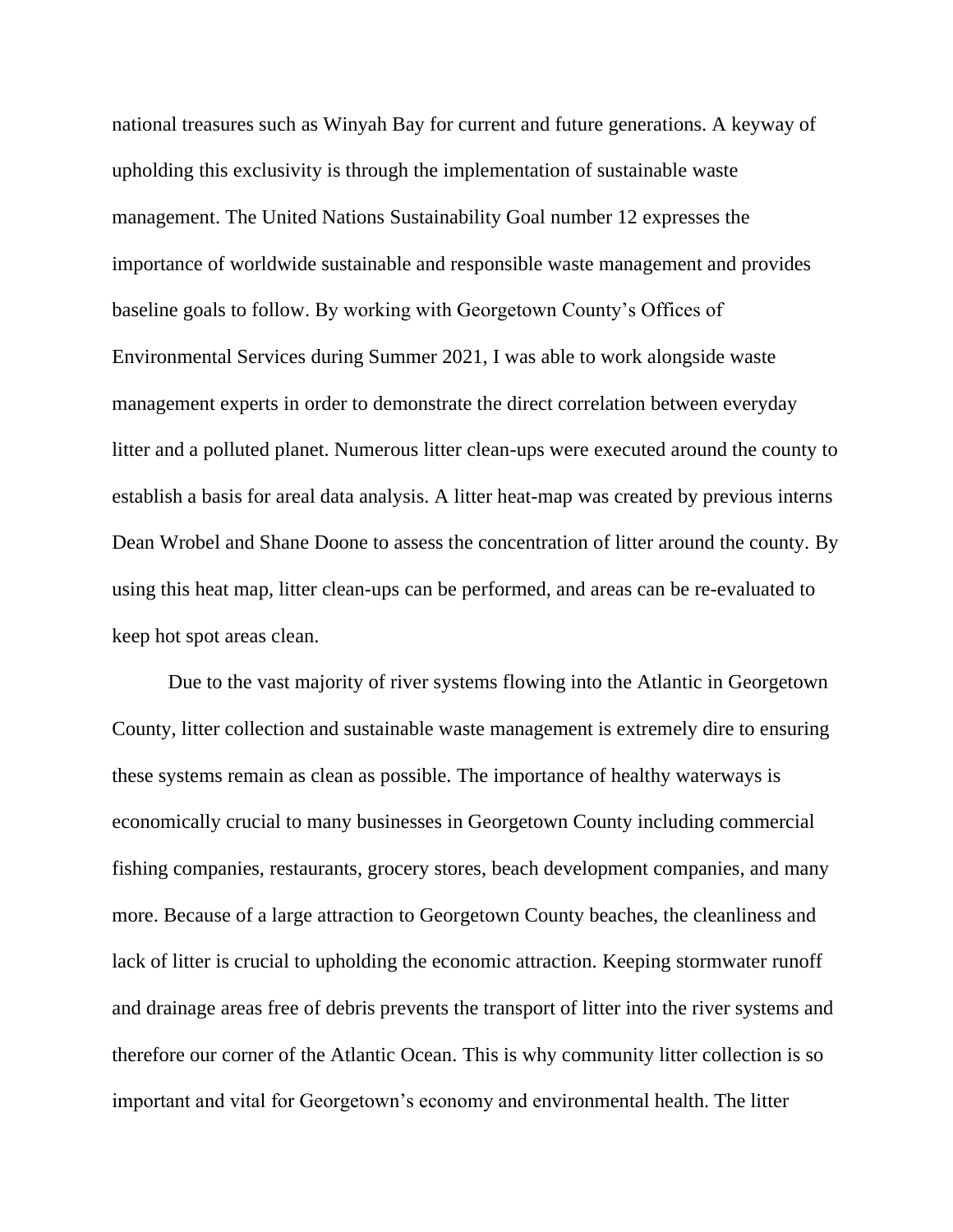clean-ups also allow for the connection between community members, allowing them to bond over a common service for the county.

Preventing the transport of litter to waterways in Georgetown County allows for the prevention of litter adding to the already growing pollution in the Atlantic Ocean. Litter entering the oceans has had numerous negative effects on sea life (Katsanevakis et al., 2010). Hundreds of marine animals have washed up on beaches all over the world found with bellies full of plastic (Picture 1). This pollution quickly affects all levels of the trophic system and leads directly back to the human population. For example, degraded litter has been found in the bellies of commercial fish, leading right back to the human plate. A lot of the litter that makes its way into the ocean can leach harmful chemicals into the water column causing large ecological issues (Chen et al., 2019). These chemicals can lead to things such as harmful algal blooms, shellfish poisoning, and mass fish kills. Globally speaking, there are 5.25 trillion pieces of plastic debris in our oceans as of January  $11<sup>th</sup>$ , 2015. Much of this plastic debris has found its way into the North Atlantic Garbage Patch, a vast spread of trash that has coagulated together due to the North Atlantic gyre current. All the litter cast into our oceans comes full circle and has a direct correlation to irresponsible waste management (De Wolff, 2014).

**Picture 1:** Picture 1 shows a dead seabird with a belly full of plastic. Photo found from [http://www.oceanhea](http://www.oceanhea/) lthindex.org/news/Death\_By\_Plastic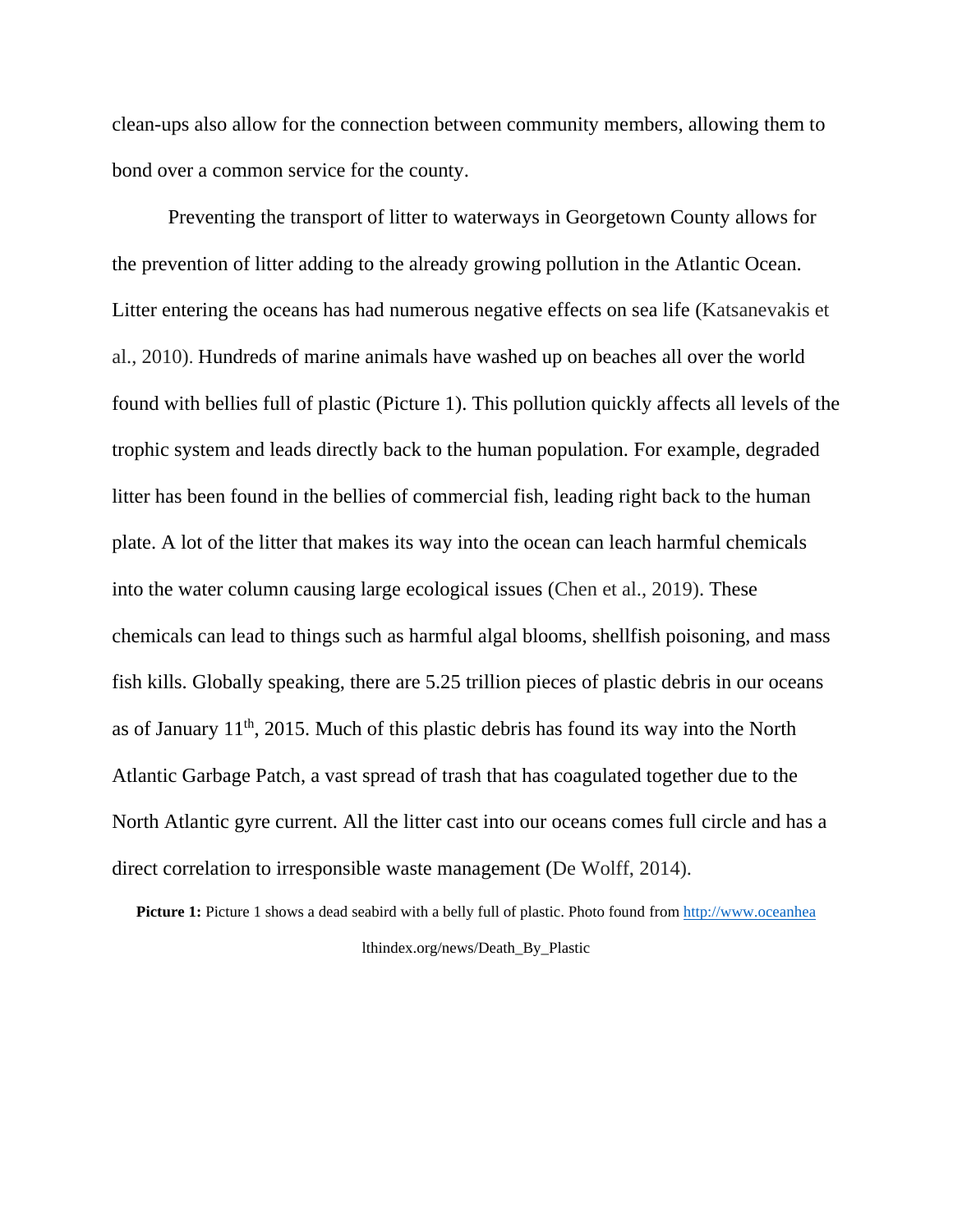

## *1.2 Thesis Introduction*

By working with county council men and women as well as many members of the community, litter clean-ups were executed to clean parks and certain sections of roads

across the county. A total of eight recorded litter clean-ups were performed beginning in March of 2021. The clean-ups were able to provide a basis of electronic data collection in order to keep track of heavily littered areas. This data was then compared to the heatmap in Figure 2 to determine necessary re-occurring litter clean-ups.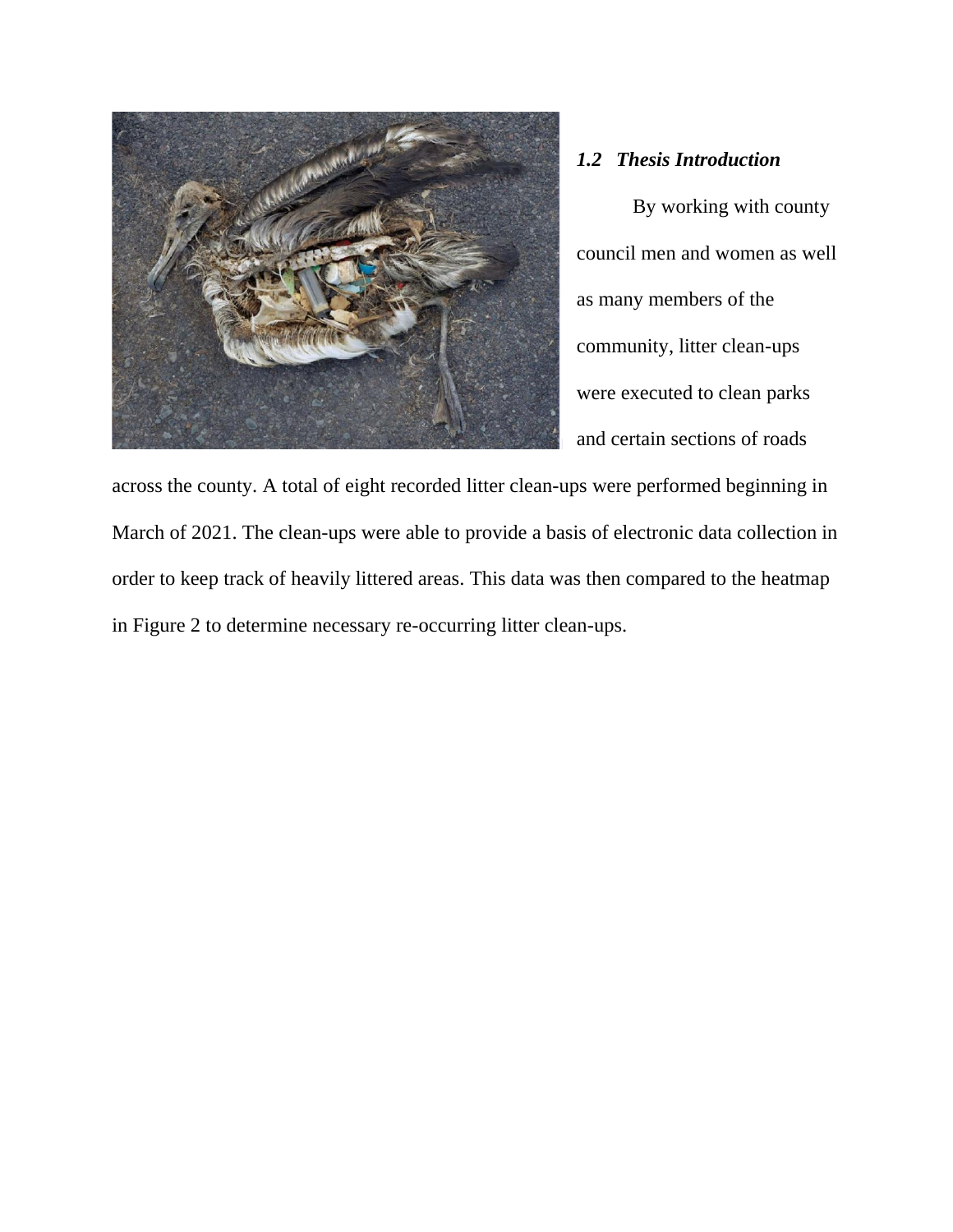

**Figure 2:** Figure 2 shows a litter heat map created by Dean Wrobel and Shayne Doone in 2021. The heat map was created using their 2021 litter index of Georgetown County.

By being able to participate in litter clean-ups, tons of trash was able to be properly disposed at the landfill and therefore allowing sustainable waste management. This directly correlates to the United Nations Sustainable Development Goal number 12 which focuses on responsible consumption and production. The litter clean-ups in Georgetown County specifically correlate with subsection 12.7 and 12.8.B. Goal 12.7 encourages promoting sustainable public practices and the litter clean-ups directly did this by allowing community members to participate in sustainable waste management. Goal 12.8.B. hopes to implement tools and practices that can help monitor sustainable development in terms of production and consumption. By beginning a data collection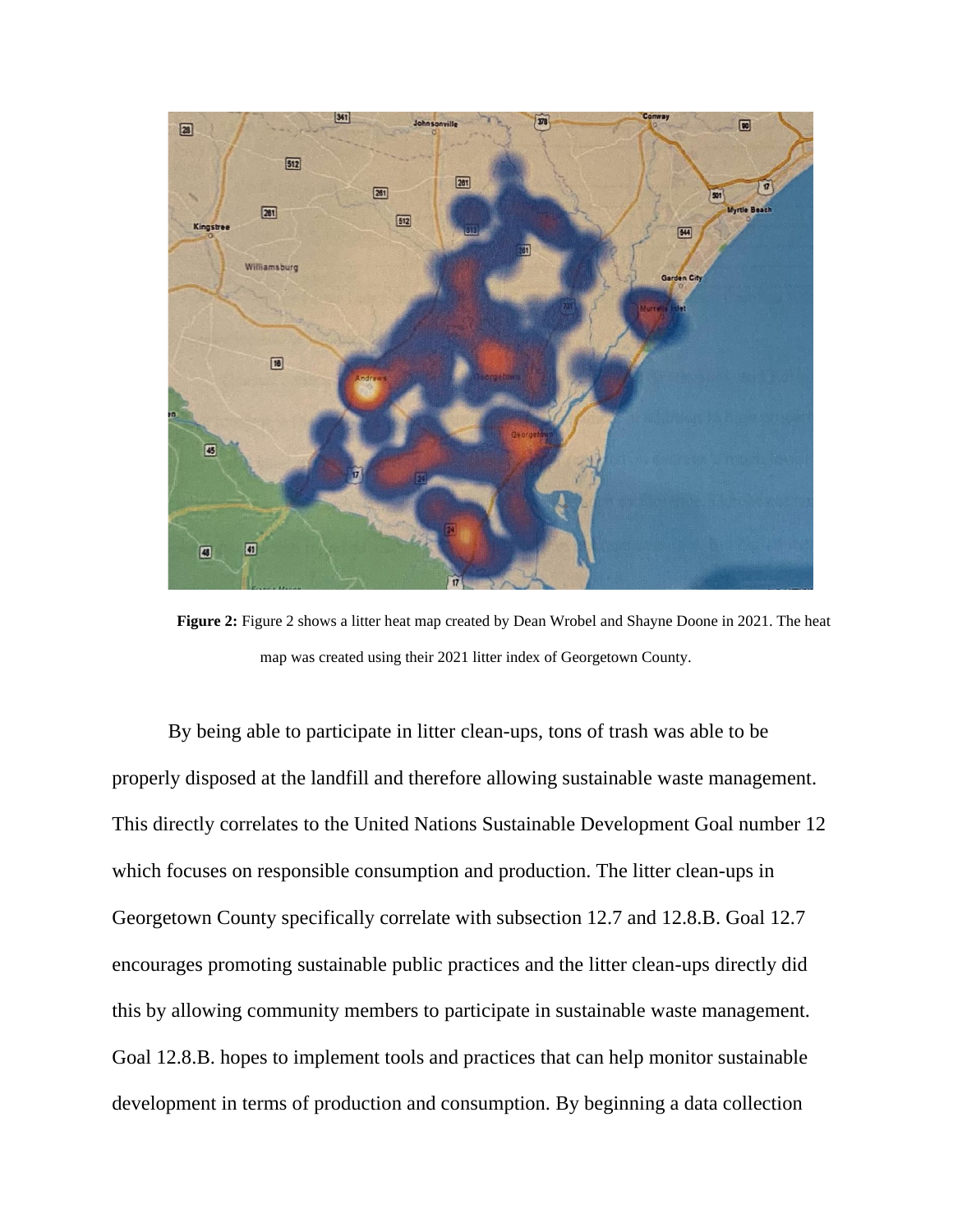sheet for current and future clean-ups, this goal is achieved. Removing litter that otherwise could have ended up in our waterways and ocean also relates to United Nations Sustainable Development Goal number 14. Goal 14 focuses on conserving and sustainably using world oceans as resources. This project specifically relates to target 14.1, where the goal by 2030 is to substantially decrease debris entering the oceans due to land-based activities.

#### *2.0 Methods*

In order to organize a county clean-up a member of the county must inquire to the environmental services office; office employees are not prohibited to go out to recruit volunteers for clean-ups. A date, time, location and estimate of volunteers is determined allowing for the clean-up to be scheduled. Once a rough number of volunteers was determined, supplies including gloves, vests, trash bags, and trash grabbers were provided by the office. Litter clean-ups were arranged around the county at various locations, dates, and times determined by the clean-up contact leader. Once the supplies were collected, volunteers were given the option to separate the litter for landfill and recyclables. Before the clean-up can begin, each volunteer must sign in with their name and date agreeing to the one-time SCDOT's safety guidelines and instructions. The contact or group leader must then review the safety and guidelines to ensure necessary precautions are in place. An excel spreadsheet was created to hold the data for all the clean-ups. All past collection data was added to the file as well as the newly scheduled ones and represented in Table 1.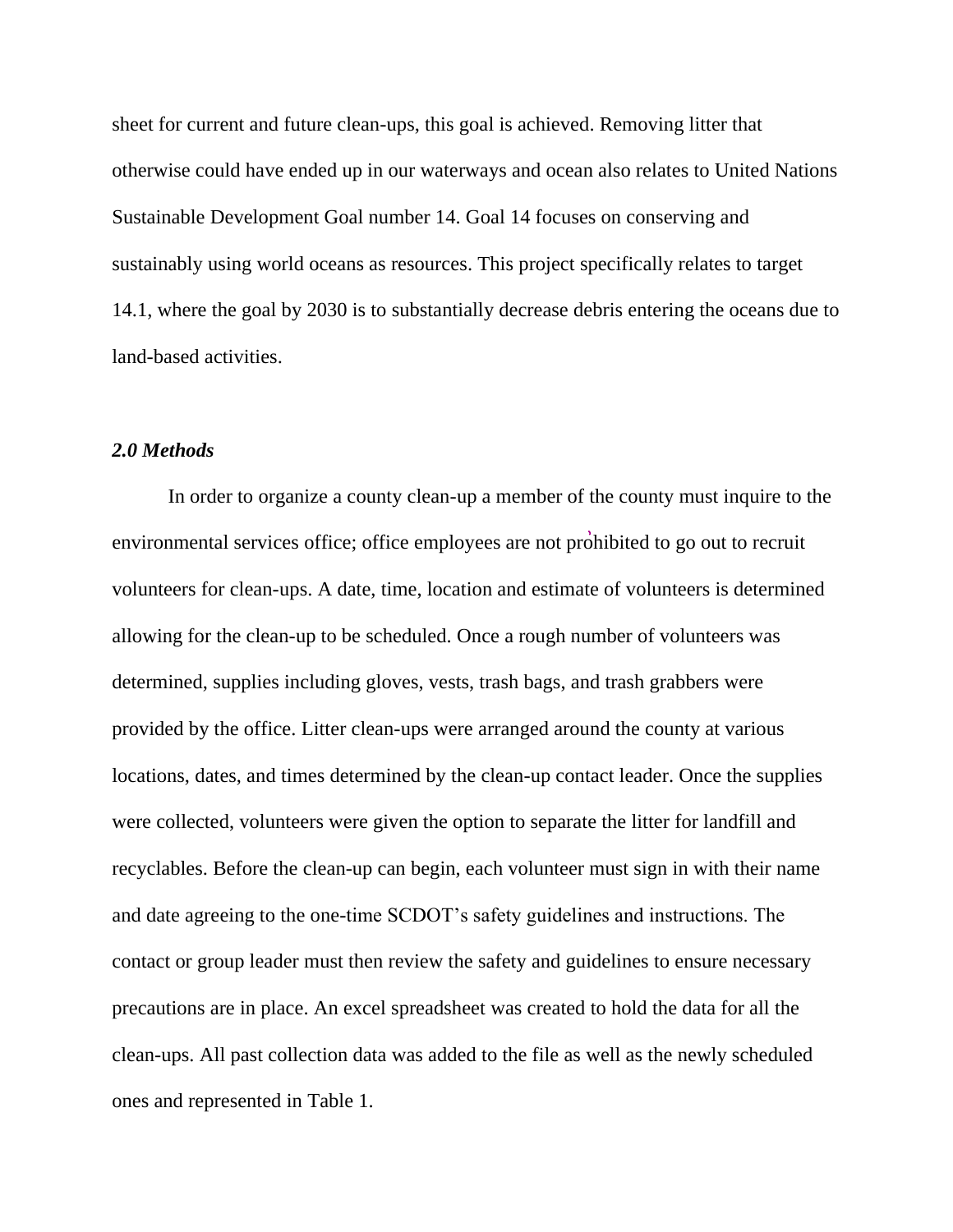**Table 1:** Table 1 represents all the clean-up data including mass of trash, data, location, and number of volunteers.

|                      |         |                            | <b>Number of</b> | <b>Pounds Collected</b> |
|----------------------|---------|----------------------------|------------------|-------------------------|
| <b>Group Name</b>    | Date    | Location                   | People           | (Ibs)                   |
| <b>Village Group</b> | 4/17/21 | Plantersville, SC          | 40               | 680                     |
| PI Welcome Center    |         | PI HWY 17 welcome          |                  |                         |
| Cleanup              | 5/8/21  | center                     |                  | 200                     |
| Civic Club           | 5/3/21  | PI Civic Club              | 15               | 660                     |
|                      |         | <b>Oatland Rd to Fuzzy</b> |                  |                         |
|                      | 4/10/21 | <b>Rd</b>                  | 12               | 1320                    |
|                      |         | S. Morgan to Gandy         |                  |                         |
|                      | 3/20/21 | Dr.                        | 17               | 2760                    |
| The Village Group    | 3/22/21 | <b>Exodus Rd</b>           |                  | 2040                    |
|                      |         | Lane's                     |                  |                         |
| Lane's Creek         | 5/22/21 | Creek/Johnson Rd           | 24               | 800                     |
| Chopee               | 6/26/21 | <b>Chopee Road</b>         |                  | 1,200                   |

The yellow highlight shows which clean-ups were done in hot-spot areas.

After the clean-ups took place the Georgetown County Sheriff's Office collected the bags and transported them to the landfill for a recorded tonnage. This tonnage was then added to the excel file and compared to different locations in terms of litter density. The collected tonnage data was also compared to a heat map distribution (Figure 2) (Doone and Wrobel, 2021). Post clean-up, a short video is typically created to give credit to the volunteers and their organizations.

### *3.0 Results*

Thus far, a total of eight clean-ups have occurred over the last four months, averaging almost two clean-ups a month. Found using Table 1, the average number of people present at a clean-up is approximately 22. A combined total from all eight cleanups equaled to 9,660 pounds of trash removed from roadways and parks. After the litter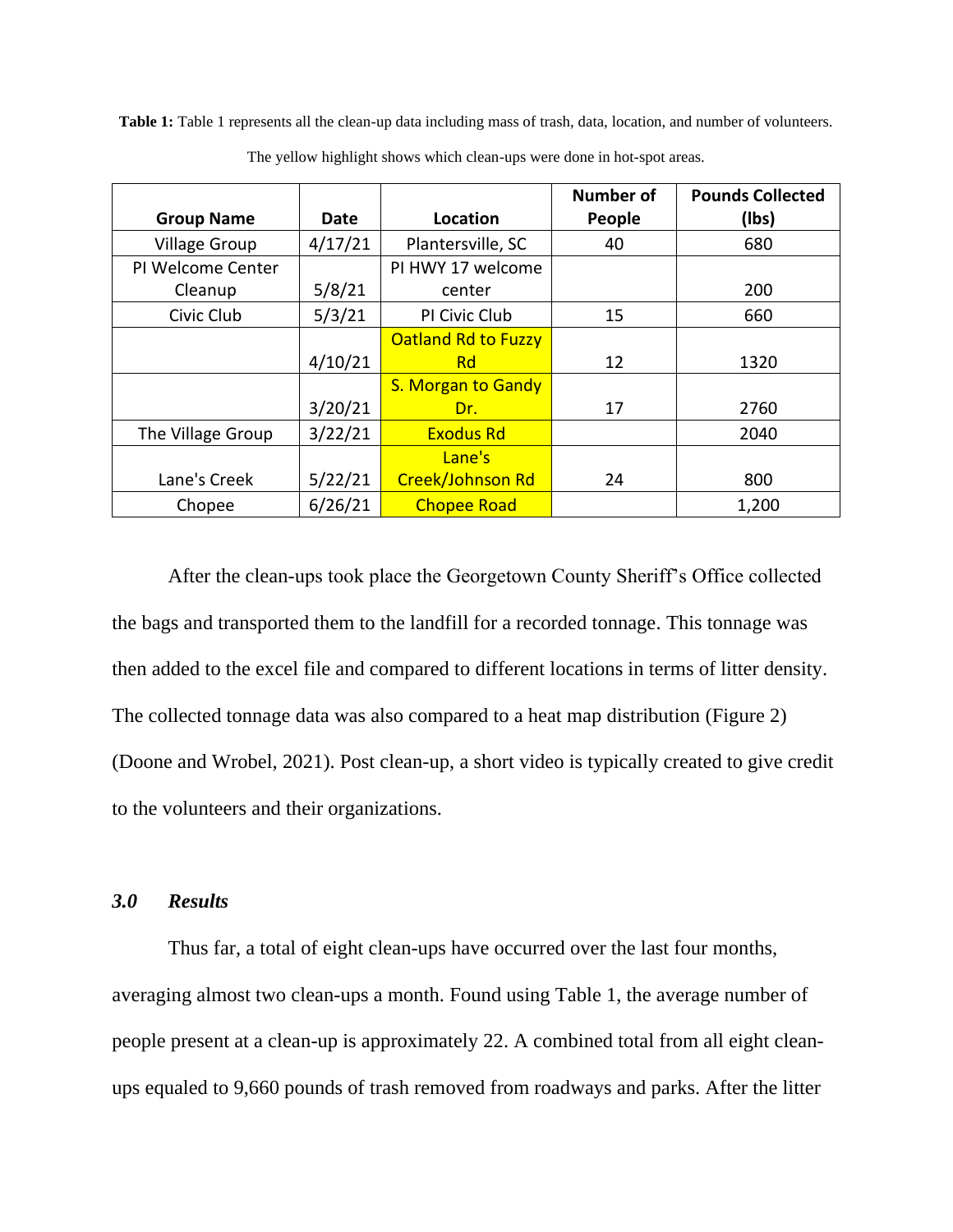was bagged and weighed, the data compiled into a spreadsheet was made available in Table 1. Table 1 shows the locations where the most litter was collected. As of current data, the clean-up held by County Councilman Raymond Newton on Morgan Street had the most collected, equaling to 2,760 pounds of litter. The data found in Table 1 was compared to the hot spots in Figure 2 and shows correlation between hot spot areas and the tonnage collected from each of the sites. Of the eight recorded clean-ups, five cleanup areas were in hot-spot zones when compared to Figure 2. Meaning that 84% of the total 9,660 pounds of litter comes from hot-spot areas. After the initial clean-up, locations were revisited after a couple weeks to a month to determine if the area had been repolluted. Once areas were revisited, all of the locations had at least some litter present. Many of them, such as Exodus Road, had already been partially re-polluted, see Picture

2.



**Picture 2:** Picture 2 shows litter from Exodus Road shortly after a litter clean-up was performed.

# *4.0 Analysis and Empirical Data*

There are five counties surrounding Georgetown County: Horry, Charleston, Berkeley, Williamsburg, and Marion. Of the five surrounding counties, Georgetown is the fourth smallest in terms of population (census.gov) as shown in Table 2. In terms of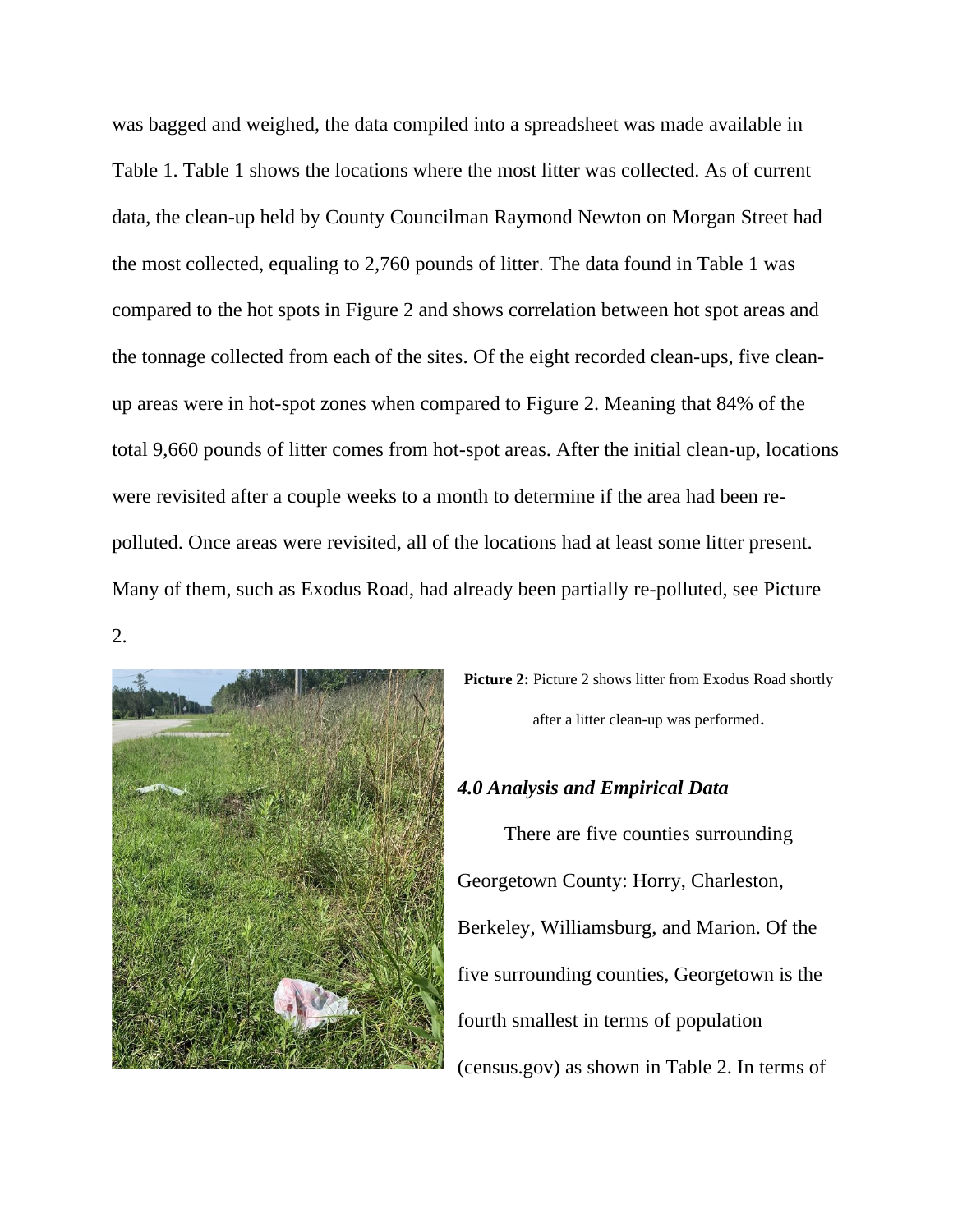poverty rates, Georgetown has the third highest percentage; falling behind Williamsburg with the highest and Marion with the second highest. This data shows that many members of the community might not have the same time and opportunity to practice sustainable waste management.

**Table 2:** Table 2 shows the poverty rate and population for Georgetown County and its five neighboring counties as of July  $1<sup>st</sup>$ , 2019.

| County       | <b>Poverty</b> | Population |
|--------------|----------------|------------|
| Georgetown   | 17.5%          | 62,680     |
| Horry        | 12.7%          | 354,081    |
| Charleston   | 11.7%          | 411,406    |
| Berkeley     | 10.7%          | 227,907    |
| Williamsburg | 27.8%          | 30,368     |
| Marion       | 24.9%          | 30,657     |

When observing Figure 2, it is important to note that areas in the county such as Litchfield and Pawleys Island are able to pay clean-up crews to pick up litter in their area of the county while other areas such as Andrews and Plantersville do not. Therefore, areas with clean-up crews are seen as cleaner than areas without.

According to Palmetto Pride, over 73 million pounds of litter has been removed through community clean-ups. They approach their clan-ups by stating that we need the assistance of political figures to assist in the push for sustainable waste management. Along with the 73 million pounds of litter removed, they also state that 37 million dollars has been saved for local governments through this litter collection. Georgetown County is included in this because they are an affiliate of Palmetto Pride.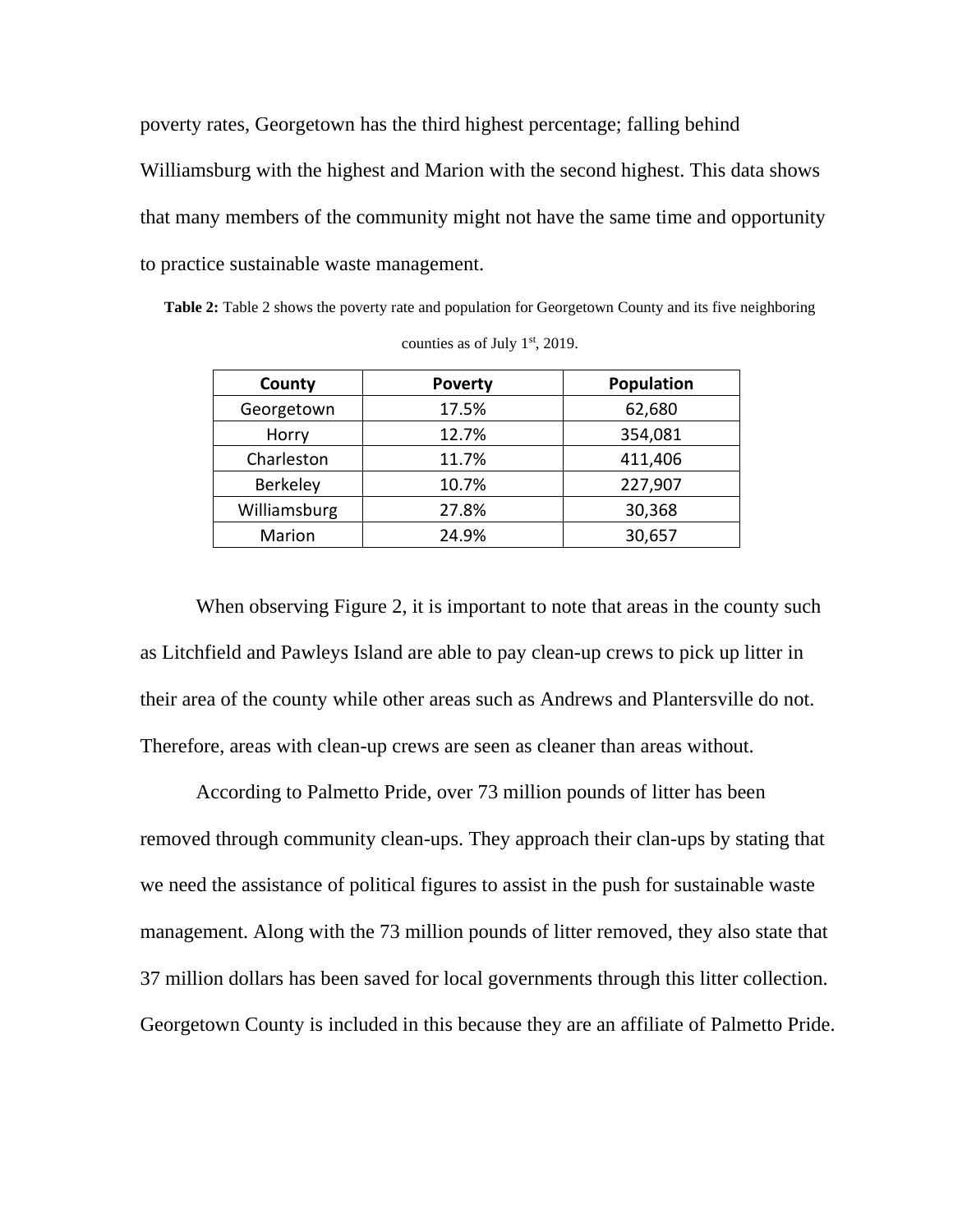Through this project and the litter clean-ups, we were able to connect with the community and show the importance of the clean-ups and their relation to clean water systems.

#### *5.0 Conclusion*

So far, almost 8,500 pounds of trash has been collected from a total of eight litter clean-ups put-on all-over Georgetown County. The clean-ups have allowed for members of many districts within the county to make the direct connection to the everyday waste they may be tossing into the trash. This connection allows for significant educational ties to be made about the importance for responsible and sustainable waste management in Georgetown County. Though most of the waste is not being separated for recyclables, the prevention of this waste from making it into Georgetown's archival waterways is of great significance. By enabling an electronic format of data collection for litter collections, the county can now reflect on heavily littered areas and return to these areas as needed. This is directly working towards the UN Sustainability Goal 12.7 and 12.8B. We are able to begin to implement regular clean-ups around the county and spread word and knowledge about the importance of this work.

#### *6.0 Recommendations*

Several implementations towards sustainable waste management are in place at the Office of Environmental service alongside the litter collection events. Currently the office has 14 total recycling centers around Georgetown County allowing for members of the county to bring in recyclable items such as plastics, cardboard, cooking and motor oils,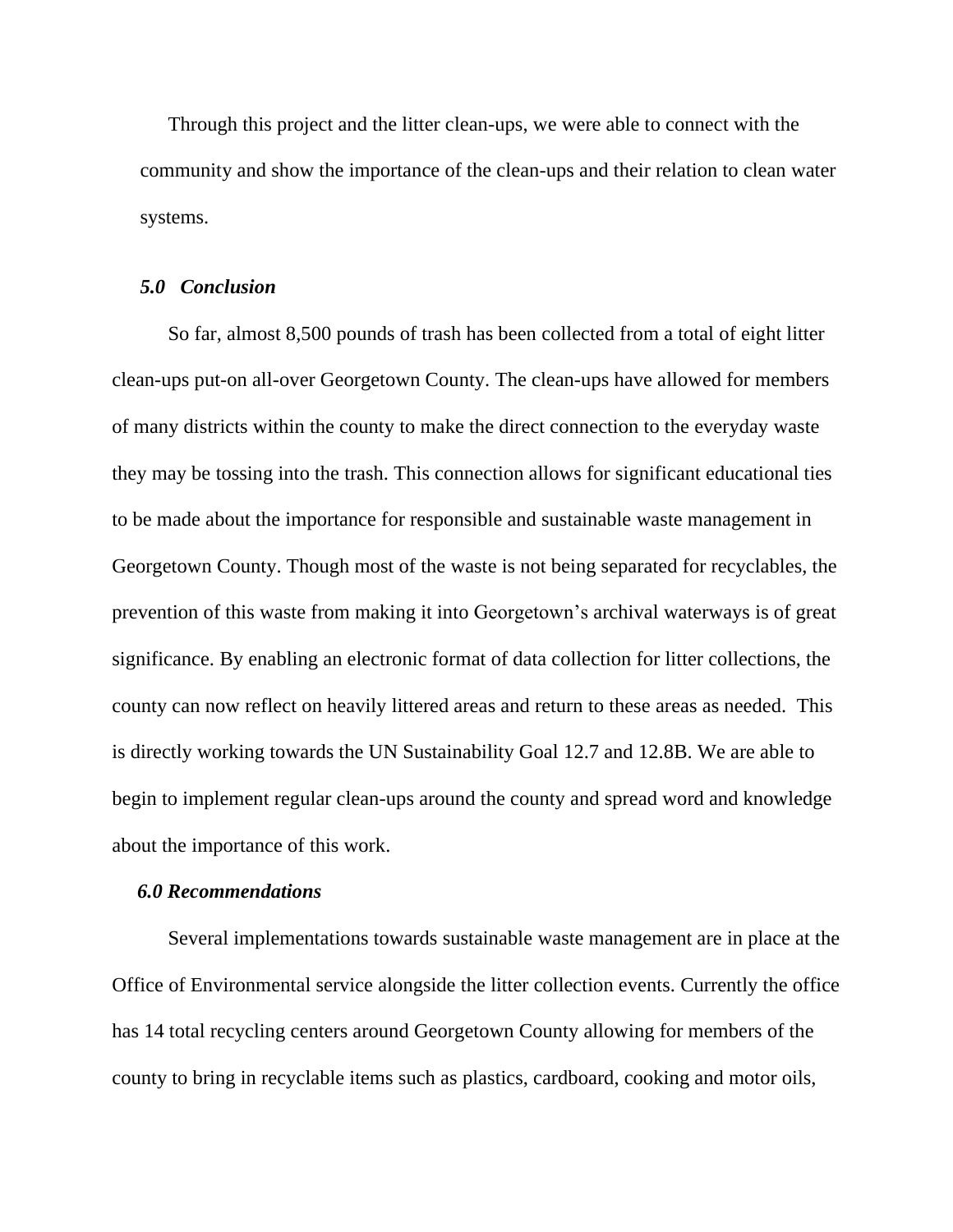appliances, latex paint, most paper, scrap metal, and many others. Because the county does not allow commercial disposal at the recycling centers, they do offer a free program to local, small businesses for cardboard and some plastic collection. They also offer drop bins for businesses with a large mass or large-scale recyclables, where the county drops off and picks up the bin for free. These programs are actively displayed on social media and marketed by office employees who are pushing for sustainable and responsible consumption of waste.

With heavy county budget restrictions, the question of what can be done is a tough one to ask. The biggest thing we can do is spread awareness to the community about the programs set in place to limit waste within the county. Furthermore, continuing to educate about the negative affects litter can have on a community. To do this, using the environmental education centers on the landfill and the knowledge of staff and volunteers. Following this directly showing the community impacts of irresponsible consumption through litter clean-ups. Holding more litter cleanups and pushing for separation of recyclables can aid in waste management and also continuous data collection. Keep America Beautiful pushes for education in communities by using workshops, service projects, and special events. As an affiliate of KAB, this would be a fantastic reference for Georgetown to use for community education.

Referencing palmettopride.org, fines for littering range from \$25 to \$1,000 plus community service. I recommend increasing this fine exponentially. Many people are not fazed by a small \$25 fine, and would see that as a small nuisance. Increasing this fine would lessen the likelihood of people littering. Because Georgetown County has a higher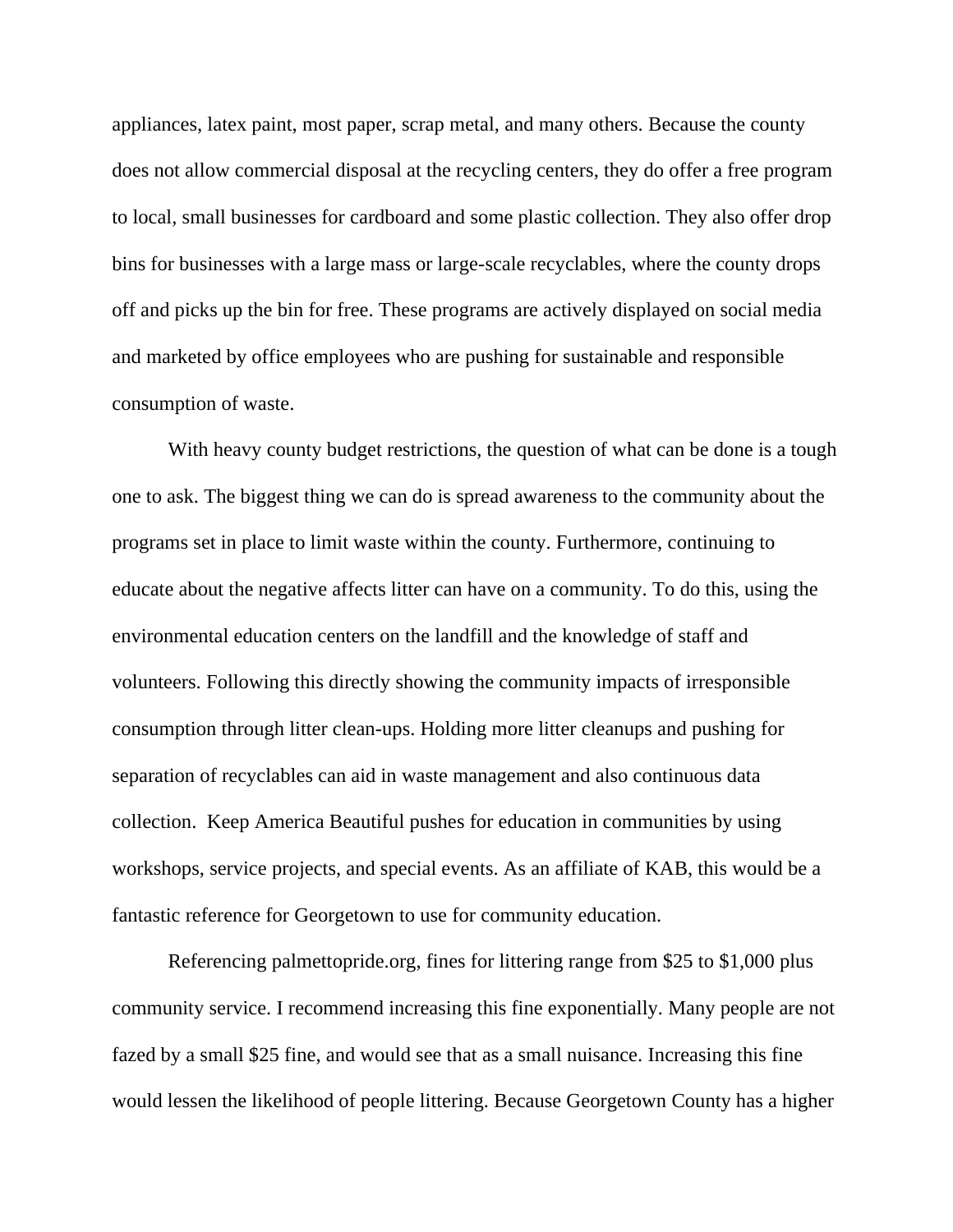poverty rate in terms of population many would be less likely to litter in fear of a fine because money is not of abundance.

#### *7.0 Acknowledgements*

A big thank you to all the organizations, county councilmen and women, and volunteers for participating in clean-ups around the county. Another thank you to the Georgetown County Sheriff's Office for collecting and weighing the litter bags post clean-up. And of course, thank you so much to my employers and co-workers at the Office of Environmental Services for the opportunity and experiences provided to me.

#### *8.0 Bibliography*

- Schultz, P. Wesley, Renée J. Bator, Lori Brown Large, Coral M. Bruni, and Jennifer J. Tabanico. *Littering in context: Personal and environmental predictors of littering behavior*. Environment and Behavior 45, no. 1 (2013): 35-59.
- Shayne Doone, Dean Wrobel. *2021 Spring Litter Index.* UNYC (2021).
- Mobley, Catherine, James Witte, Roy Pargas, and Carolina Clear. *Environmental Attitudes, Knowledge, and Behaviors of Residents of Horry and Georgetown Counties, SC.* (2009).
- Hart, Paul, and Kathleen Nolan. *A critical analysis of research in environmental education*. (1999): 1-69.
- Palmer, Joy. *Environmental education in the 21st century: Theory, practice, progress and promise*. Routledge, 2002.
- Brett, Christine EW. *Need Funding? Tips on Where to Find and How to Apply for Grants. Strategies* 29, no. 5 (2016): 52-55.
- White, Virginia P. *Grants: How to find out about them and what to do next*. Springer, 2013.